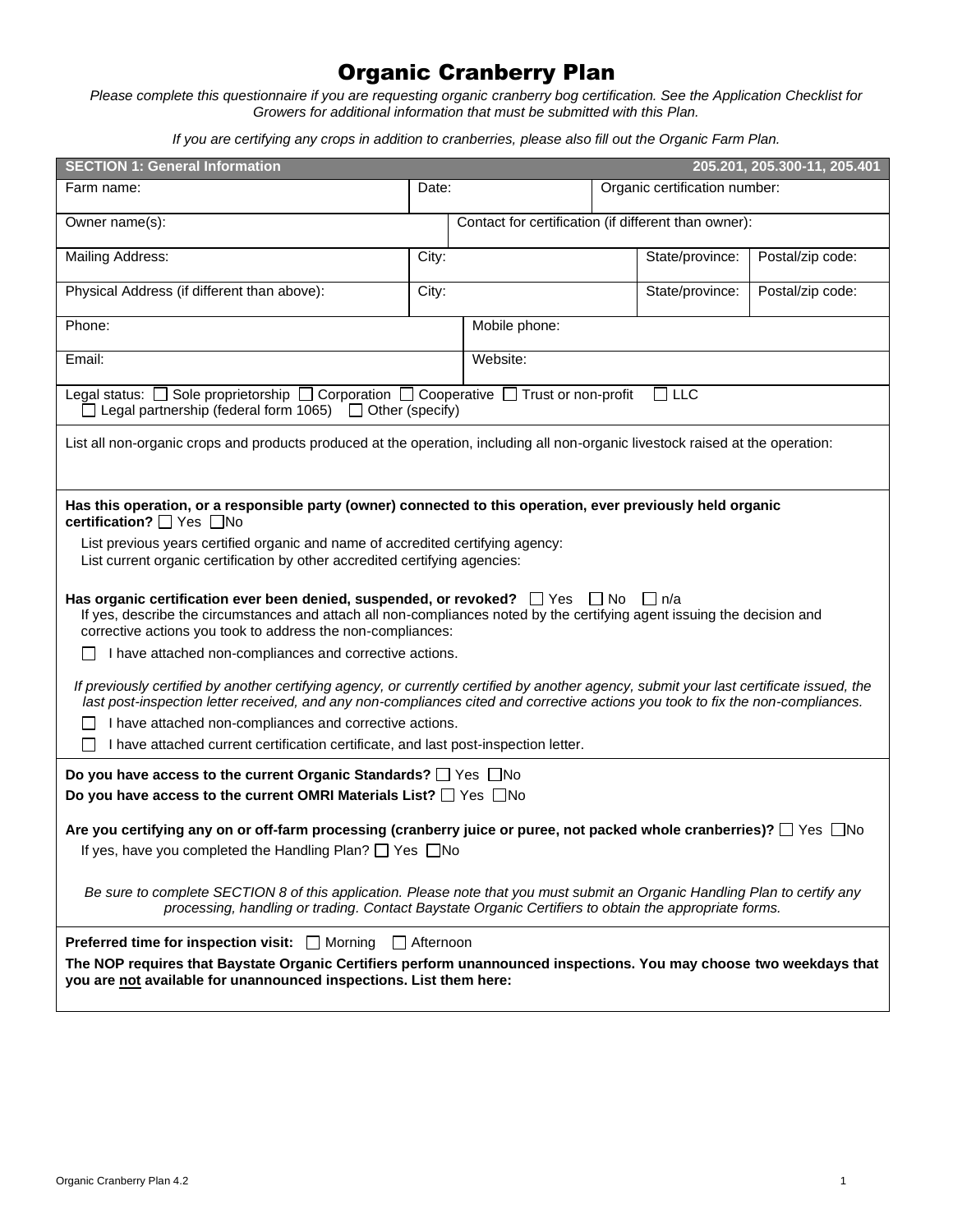| <b>SECTION 2: General Bog Information</b>                                                                                                                                                                                                                                                                                                                                |  |                                                                                                                                                                                                                                                                                                                                                                                                             |  |                                                    |  |                                                                        |                     | 205.201, 205.202                                         |
|--------------------------------------------------------------------------------------------------------------------------------------------------------------------------------------------------------------------------------------------------------------------------------------------------------------------------------------------------------------------------|--|-------------------------------------------------------------------------------------------------------------------------------------------------------------------------------------------------------------------------------------------------------------------------------------------------------------------------------------------------------------------------------------------------------------|--|----------------------------------------------------|--|------------------------------------------------------------------------|---------------------|----------------------------------------------------------|
| List each production area in the operation, whether they are organic, transitional or conventional:                                                                                                                                                                                                                                                                      |  |                                                                                                                                                                                                                                                                                                                                                                                                             |  |                                                    |  |                                                                        |                     |                                                          |
| <b>Bog Number/IDs</b>                                                                                                                                                                                                                                                                                                                                                    |  | <b>Parcel Address/Legal Description</b>                                                                                                                                                                                                                                                                                                                                                                     |  | Organic                                            |  | <b>Total Number of Acres or Square Footage:</b><br><b>Transitional</b> | <b>Conventional</b> | Rented (R)<br>or Owned (O)                               |
|                                                                                                                                                                                                                                                                                                                                                                          |  |                                                                                                                                                                                                                                                                                                                                                                                                             |  |                                                    |  |                                                                        |                     |                                                          |
|                                                                                                                                                                                                                                                                                                                                                                          |  |                                                                                                                                                                                                                                                                                                                                                                                                             |  |                                                    |  |                                                                        |                     |                                                          |
|                                                                                                                                                                                                                                                                                                                                                                          |  |                                                                                                                                                                                                                                                                                                                                                                                                             |  |                                                    |  |                                                                        |                     |                                                          |
|                                                                                                                                                                                                                                                                                                                                                                          |  |                                                                                                                                                                                                                                                                                                                                                                                                             |  |                                                    |  |                                                                        |                     |                                                          |
|                                                                                                                                                                                                                                                                                                                                                                          |  |                                                                                                                                                                                                                                                                                                                                                                                                             |  |                                                    |  |                                                                        |                     |                                                          |
|                                                                                                                                                                                                                                                                                                                                                                          |  |                                                                                                                                                                                                                                                                                                                                                                                                             |  |                                                    |  |                                                                        |                     |                                                          |
|                                                                                                                                                                                                                                                                                                                                                                          |  |                                                                                                                                                                                                                                                                                                                                                                                                             |  |                                                    |  |                                                                        |                     |                                                          |
|                                                                                                                                                                                                                                                                                                                                                                          |  |                                                                                                                                                                                                                                                                                                                                                                                                             |  |                                                    |  |                                                                        |                     |                                                          |
|                                                                                                                                                                                                                                                                                                                                                                          |  |                                                                                                                                                                                                                                                                                                                                                                                                             |  |                                                    |  |                                                                        |                     |                                                          |
| Are you replanting any portions of your bogs this year? $\Box$ Yes $\Box$ No<br>If yes, how much area is being planted?<br>If yes, how are you preparing the bog for planting?<br>If yes, are you using non-organic or organic planting stock? $\Box$ organic planting stock $\Box$ non-organic planting stock<br>If yes, what is the source of the planting stock used? |  |                                                                                                                                                                                                                                                                                                                                                                                                             |  |                                                    |  |                                                                        |                     |                                                          |
| <b>SECTION 3: Soil and Crop Fertility Information</b>                                                                                                                                                                                                                                                                                                                    |  |                                                                                                                                                                                                                                                                                                                                                                                                             |  |                                                    |  |                                                                        |                     | 205.203, 205.205                                         |
| A. General Information and Evaluation                                                                                                                                                                                                                                                                                                                                    |  |                                                                                                                                                                                                                                                                                                                                                                                                             |  |                                                    |  |                                                                        |                     |                                                          |
| What are the general soil types on your operation?                                                                                                                                                                                                                                                                                                                       |  |                                                                                                                                                                                                                                                                                                                                                                                                             |  |                                                    |  |                                                                        |                     |                                                          |
|                                                                                                                                                                                                                                                                                                                                                                          |  | What are your soil/nutrient deficiencies? $\Box$ no deficiencies                                                                                                                                                                                                                                                                                                                                            |  |                                                    |  |                                                                        |                     |                                                          |
| $\Box$ comparison of crop yields $\Box$ other (specify)                                                                                                                                                                                                                                                                                                                  |  | How do you monitor the effectiveness of your fertility management program? $\Box$ soil testing $\Box$ microbiological testing<br>$\Box$ tissue testing $\Box$ crop quality testing $\Box$ recorded observation of soil $\Box$ recorded observation of crop health<br>How often do you monitor soil and crop fertility? $\Box$ weekly $\Box$ monthly $\Box$ annually $\Box$ as needed $\Box$ other (specify) |  |                                                    |  |                                                                        |                     |                                                          |
| year will you test again?                                                                                                                                                                                                                                                                                                                                                |  | If you do soil or tissue testing as part of your fertility management program, what was the date of your last test and what                                                                                                                                                                                                                                                                                 |  |                                                    |  |                                                                        |                     |                                                          |
| $\Box$ I have attached copies of available test results.                                                                                                                                                                                                                                                                                                                 |  |                                                                                                                                                                                                                                                                                                                                                                                                             |  |                                                    |  |                                                                        |                     |                                                          |
| Date of Last Soil/Tissue Test:                                                                                                                                                                                                                                                                                                                                           |  | Estimated Date of Next Soil/Tissue Test:                                                                                                                                                                                                                                                                                                                                                                    |  |                                                    |  |                                                                        |                     |                                                          |
| $\Box$ other (specify)                                                                                                                                                                                                                                                                                                                                                   |  | What are the major components of your soil and crop fertility plan? $\Box$ sand application $\Box$ compost $\Box$ on-farm manure<br>$\Box$ off-farm manure $\Box$ soil amendments $\Box$ foliar fertilizers $\Box$ biodynamic preparations $\Box$ side dressing $\Box$ soil inoculants                                                                                                                      |  |                                                    |  |                                                                        |                     |                                                          |
| If you use sand, what is the source of the sand?                                                                                                                                                                                                                                                                                                                         |  |                                                                                                                                                                                                                                                                                                                                                                                                             |  |                                                    |  |                                                                        |                     |                                                          |
| List all fertility inputs used or intended for use in organic and transitional bog production.<br>$\Box$ Not Applicable<br>Attach labels or have labels available for inspection, as applicable. See NOP 205.601 and .602 or the Baystate Organic Certifiers<br>website for further information on researching materials.                                                |  |                                                                                                                                                                                                                                                                                                                                                                                                             |  |                                                    |  |                                                                        |                     |                                                          |
| Product                                                                                                                                                                                                                                                                                                                                                                  |  | <b>Brand Name/Manufacturer</b>                                                                                                                                                                                                                                                                                                                                                                              |  | Approved (A),<br>Restricted (R),<br>Prohibited (P) |  | Number of<br><b>Applications</b><br>per Year                           | <b>Annotation</b>   | If Restricted, Describe<br><b>Compliance w/ NOP Rule</b> |
|                                                                                                                                                                                                                                                                                                                                                                          |  |                                                                                                                                                                                                                                                                                                                                                                                                             |  |                                                    |  |                                                                        |                     |                                                          |
|                                                                                                                                                                                                                                                                                                                                                                          |  |                                                                                                                                                                                                                                                                                                                                                                                                             |  |                                                    |  |                                                                        |                     |                                                          |
|                                                                                                                                                                                                                                                                                                                                                                          |  |                                                                                                                                                                                                                                                                                                                                                                                                             |  |                                                    |  |                                                                        |                     |                                                          |
|                                                                                                                                                                                                                                                                                                                                                                          |  |                                                                                                                                                                                                                                                                                                                                                                                                             |  |                                                    |  |                                                                        |                     |                                                          |
|                                                                                                                                                                                                                                                                                                                                                                          |  |                                                                                                                                                                                                                                                                                                                                                                                                             |  |                                                    |  |                                                                        |                     |                                                          |
|                                                                                                                                                                                                                                                                                                                                                                          |  |                                                                                                                                                                                                                                                                                                                                                                                                             |  |                                                    |  |                                                                        |                     |                                                          |

Ē.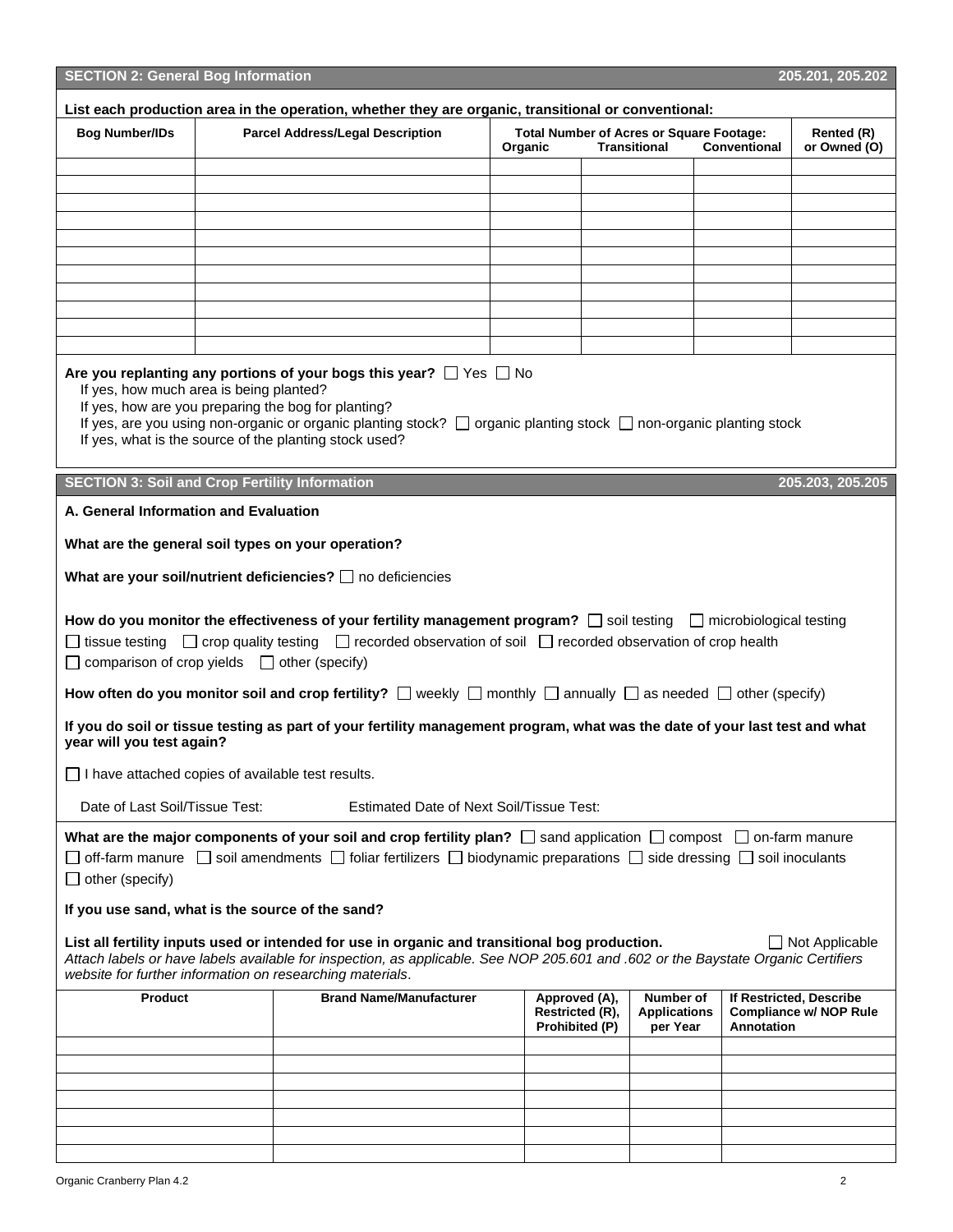| <b>SECTION 3: Soil and Crop Fertility Information</b>                                                                                                                                                                                                                                                                                                                                                                                                                                                                                                                          |
|--------------------------------------------------------------------------------------------------------------------------------------------------------------------------------------------------------------------------------------------------------------------------------------------------------------------------------------------------------------------------------------------------------------------------------------------------------------------------------------------------------------------------------------------------------------------------------|
| If you use or plan to use restricted (R) fertility inputs, how do you comply with the annotated restrictions? $\Box$ N/A                                                                                                                                                                                                                                                                                                                                                                                                                                                       |
| If you use fertilizers with high salt content (sodium nitrate, potassium sulfate, etc.), how do you prevent build up? $\Box$ N/A                                                                                                                                                                                                                                                                                                                                                                                                                                               |
| Do you burn crop residues? $\Box$ Yes $\Box$ No<br>If yes, please describe what materials are burned and why:                                                                                                                                                                                                                                                                                                                                                                                                                                                                  |
| Do you apply sewage sludge to bogs? $\Box$ Yes $\Box$ No<br>If yes, list where applied:                                                                                                                                                                                                                                                                                                                                                                                                                                                                                        |
| Do you hire custom applicators to apply any materials to your bogs? $\Box$ Yes $\Box$ No<br>If yes, do you have documentation the applicator equipment is cleaned prior to each use? $\Box$ Yes $\Box$ No<br>Is any on-farm lumber treated with arsenate or other prohibited materials? $\Box$ Yes $\Box$ No<br>If yes, list areas where it is in use:<br>If yes, is the lumber in contact with soil or organic crops? $\Box$ Yes $\Box$ No<br>If yes, is the lumber used for perimeter fencing? $\Box$ Yes $\Box$ No<br>If yes, how close is the fencing to the organic bogs? |
| <b>B. Water Use:</b>                                                                                                                                                                                                                                                                                                                                                                                                                                                                                                                                                           |
| Do you use water in your operation? $\Box$ Yes $\Box$ No<br>Use: $\Box$ irrigation $\Box$ flooding/weed control $\Box$ foliar sprays $\Box$ washing berries $\Box$ other (specify)                                                                                                                                                                                                                                                                                                                                                                                             |
| What are your irrigation/flood water sources?<br>$\Box$ river/creek/pond $\Box$ spring $\Box$ municipal/county $\Box$ irrigation district $\Box$ other (specify)                                                                                                                                                                                                                                                                                                                                                                                                               |
| If you wash berries, what is the water source?<br>$\Box$ on-site well(s) $\Box$ river/creek/pond $\Box$ spring $\Box$ municipal/county $\Box$ other (specify)                                                                                                                                                                                                                                                                                                                                                                                                                  |
| $\Box$ I have attached current water tests.                                                                                                                                                                                                                                                                                                                                                                                                                                                                                                                                    |
| <b>Type of irrigation system:</b> $\Box$ N/A $\Box$ drip $\Box$ flood $\Box$ center pivot $\Box$ other (specify)                                                                                                                                                                                                                                                                                                                                                                                                                                                               |
| What input products are applied through the irrigation system? $\Box$ N/A                                                                                                                                                                                                                                                                                                                                                                                                                                                                                                      |
| What products do you use to clean irrigation lines/nozzles? [ N/A                                                                                                                                                                                                                                                                                                                                                                                                                                                                                                              |
| Is the irrigation system shared with another operator? $\Box$ Yes $\Box$ No<br>If yes, what products do they use?<br>If yes, is the system flushed and documented between conventional and organic use? $\Box$ Yes $\Box$ No                                                                                                                                                                                                                                                                                                                                                   |
| Known contaminants in water supplies in your area: (attach residue analysis and/or sanity test results, if applicable)                                                                                                                                                                                                                                                                                                                                                                                                                                                         |
|                                                                                                                                                                                                                                                                                                                                                                                                                                                                                                                                                                                |
| How do you minimize water contamination problems? $\Box$ N/A $\Box$ fertilizer/compost stored away from water<br>$\Box$ prevent nutrient leaching from over-irrigation $\Box$ grassy waterways/riparian buffers to filter water $\Box$ other (specify)                                                                                                                                                                                                                                                                                                                         |
| How do you prevent runoff from the bog?                                                                                                                                                                                                                                                                                                                                                                                                                                                                                                                                        |
|                                                                                                                                                                                                                                                                                                                                                                                                                                                                                                                                                                                |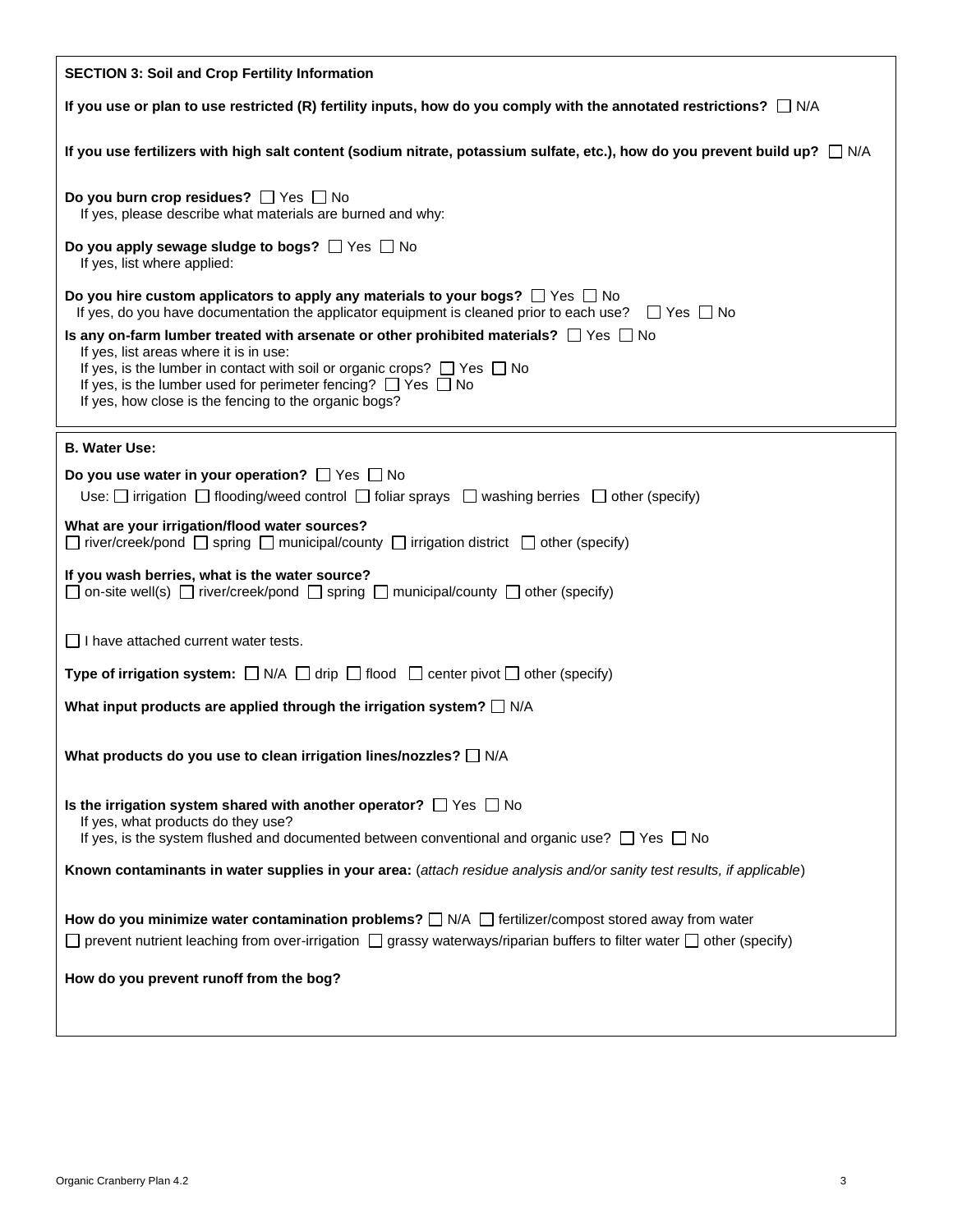| C. Natural Resources and Biodiversity Conservation:<br>The Organic Standards requires that production practices maintain or improve the natural resources of the operation, including soil<br>and water quality. Practices must minimize erosion and improve soil resources. Irrigation water should not contaminate organic<br>crops with prohibited materials and should take measures to protect water quality and conserve water usage.                                                                                                                                                                                                                                                                               |
|---------------------------------------------------------------------------------------------------------------------------------------------------------------------------------------------------------------------------------------------------------------------------------------------------------------------------------------------------------------------------------------------------------------------------------------------------------------------------------------------------------------------------------------------------------------------------------------------------------------------------------------------------------------------------------------------------------------------------|
| What soil conservation practices are used? $\Box$ terraces $\Box$ contouring $\Box$ strip cropping $\Box$ winter cover crops $\Box$ tree lines<br>$□$ windbreaks $□$ conservation tillage $□$ grassy waterways $□$ firebreaks $□$ retention ponds $□$ riparian management<br>$\Box$ wildlife habitats $\Box$ long-term sod $\Box$ avoid working saturated soils $\Box$ avoid steep slopes $\Box$ other (specify)                                                                                                                                                                                                                                                                                                          |
| Describe the soil erosion problems you experience, including where and your efforts to minimize it: □ none                                                                                                                                                                                                                                                                                                                                                                                                                                                                                                                                                                                                                |
| What steps are taken to provide biodiversity conservation? $\square$ employee conservation training $\square$ monitoring invasive species<br>□ work with NRCS, FSA, Soil Conservation District, land trust or other conservation agency □ other (specify)                                                                                                                                                                                                                                                                                                                                                                                                                                                                 |
| What actions are taken to provide habitat for pollinators, insect predators, birds, bats and other wildlife: $\Box$ insectaries<br>$\Box$ bird/bat boxes and/or raptor perches $\Box$ hedgerows/windbreaks $\Box$ natural roosting/nesting sites $\Box$ native planting<br>$\Box$ diverse habitat (trees/shrubs/grasses) $\Box$ wildlife friendly fences $\Box$ ground/tunneling sites for bees $\Box$ other (specify)                                                                                                                                                                                                                                                                                                    |
| How do you restore and/or protect natural areas on and surrounding your certified land?<br><br>$\Box$ establish conservation areas<br>$\Box$ rain gardens/vegetative swales $\Box$ wildlife corridors $\Box$ suppress invasive species with organic methods<br>recolonize degraded areas with native/non-invasive planting $\Box$ other (specify)                                                                                                                                                                                                                                                                                                                                                                         |
| <b>SECTION 4: Weed, Pest and Disease Management</b><br>205.203, 205.205, 205.206                                                                                                                                                                                                                                                                                                                                                                                                                                                                                                                                                                                                                                          |
| A. Weed Management Plan: N/A<br>Approved synthetic materials on the National List (205.601) may only be used when management practices fail to prevent or control<br>problems. A "restricted" input has specific ways that it may or may not be used; you must show how you comply with the restrictions.                                                                                                                                                                                                                                                                                                                                                                                                                 |
| List your problem weeds and the major weed management problems you face at your operation:                                                                                                                                                                                                                                                                                                                                                                                                                                                                                                                                                                                                                                |
|                                                                                                                                                                                                                                                                                                                                                                                                                                                                                                                                                                                                                                                                                                                           |
| What methods are used in your weed management plan: $\Box$ mowing $\Box$ conventional herbicides $\Box$ soil sterilization<br>$\Box$ avoiding weed seed set $\Box$ flame weeding $\Box$ clean equipment prior to entry $\Box$ hand/mechanical cultivation<br>$\Box$ restricted herbicides $\Box$ irrigation management $\Box$ other (specify)                                                                                                                                                                                                                                                                                                                                                                             |
| If you use restricted herbicides, list products used, locations used and how you comply with the restrictions: $\Box$ N/A                                                                                                                                                                                                                                                                                                                                                                                                                                                                                                                                                                                                 |
| If you use restricted herbicides, do you document their use including bog IDs and dates used? $\Box$ Yes $\Box$ No $\Box$ N/A                                                                                                                                                                                                                                                                                                                                                                                                                                                                                                                                                                                             |
| Rate the effectiveness of your weed management program: $\Box$ excellent $\Box$ satisfactory $\Box$ needs improvement<br>Any changes anticipated?                                                                                                                                                                                                                                                                                                                                                                                                                                                                                                                                                                         |
| <b>B. Pest Management Plan:</b> $\Box$ no pest problems                                                                                                                                                                                                                                                                                                                                                                                                                                                                                                                                                                                                                                                                   |
| What pests do you currently control or anticipate having to control?<br>$\Box$ rodents<br>$\Box$ insects (specify):<br>$\Box$ birds<br>$\Box$ other pests (specify):                                                                                                                                                                                                                                                                                                                                                                                                                                                                                                                                                      |
| Do you work with a pest control advisor? $\Box$ Yes $\Box$ No<br>If yes, provide name and contact information:                                                                                                                                                                                                                                                                                                                                                                                                                                                                                                                                                                                                            |
| What strategies are used in your pest control program? $\Box$ N/A<br>Section 205.206 specifies that compliant strategies must be used to control pests prior to any restricted pest control material use.<br>natural habitats for enemies □ monitoring □ companion planting □ bird/bat houses and/or raptor perches □ frog ponds<br>$\Box$ hand picking/physical removal $\Box$ trap crops $\Box$ traps/lures $\Box$ clean off equipment prior to entry $\Box$ insect repellents<br>physical barrier/row covers $\Box$ release of beneficials/predators/parasites $\Box$ animal repellents<br>use of approved products $\Box$ use of restricted products $\Box$ limited use of prohibited products $\Box$ other (specify) |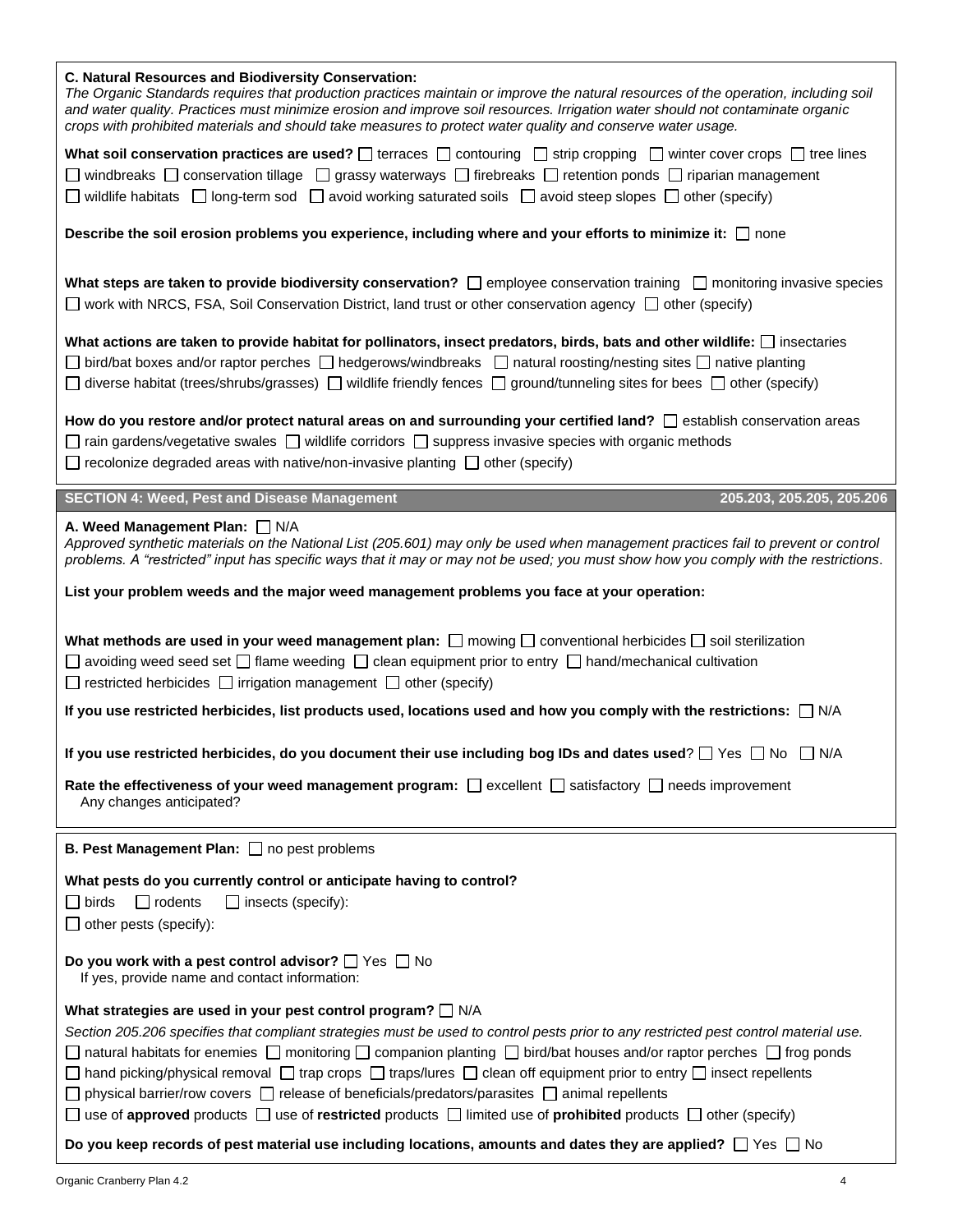| for further information on researching materials.  |                                                                                                                                                                                                                                                                                                                                                                                                                                                                                                                                                                                                                                                         |               | labels or have labels available for inspection, as applicable. See NOP 205.601 and .602 or the Baystate Organic Certifiers website |                                                                |
|----------------------------------------------------|---------------------------------------------------------------------------------------------------------------------------------------------------------------------------------------------------------------------------------------------------------------------------------------------------------------------------------------------------------------------------------------------------------------------------------------------------------------------------------------------------------------------------------------------------------------------------------------------------------------------------------------------------------|---------------|------------------------------------------------------------------------------------------------------------------------------------|----------------------------------------------------------------|
| Pest                                               | <b>Control Material and Source/Brand Name/Manufacturer</b>                                                                                                                                                                                                                                                                                                                                                                                                                                                                                                                                                                                              |               | Approved (A),<br>Restricted (R),<br>Prohibited (P)                                                                                 | If Restricted, Describe<br><b>Compliance with Restrictions</b> |
|                                                    |                                                                                                                                                                                                                                                                                                                                                                                                                                                                                                                                                                                                                                                         |               |                                                                                                                                    |                                                                |
|                                                    |                                                                                                                                                                                                                                                                                                                                                                                                                                                                                                                                                                                                                                                         |               |                                                                                                                                    |                                                                |
|                                                    |                                                                                                                                                                                                                                                                                                                                                                                                                                                                                                                                                                                                                                                         |               |                                                                                                                                    |                                                                |
|                                                    |                                                                                                                                                                                                                                                                                                                                                                                                                                                                                                                                                                                                                                                         |               |                                                                                                                                    |                                                                |
|                                                    | C. Disease Management Plan: no disease problems                                                                                                                                                                                                                                                                                                                                                                                                                                                                                                                                                                                                         |               |                                                                                                                                    |                                                                |
|                                                    | What diseases do you control or anticipate having to control?                                                                                                                                                                                                                                                                                                                                                                                                                                                                                                                                                                                           |               |                                                                                                                                    |                                                                |
|                                                    |                                                                                                                                                                                                                                                                                                                                                                                                                                                                                                                                                                                                                                                         |               |                                                                                                                                    |                                                                |
|                                                    | What strategies are used in your disease control program? $\Box$ N/A<br>Section 205.206 specifies compliant strategies must be used to control disease prior to any restricted disease control material use.                                                                                                                                                                                                                                                                                                                                                                                                                                            |               |                                                                                                                                    |                                                                |
|                                                    | $\Box$ bog sanitation $\Box$ soil balancing $\Box$ solarization $\Box$ compost tea $\Box$ selection of crop varieties $\Box$ irrigation management                                                                                                                                                                                                                                                                                                                                                                                                                                                                                                      |               |                                                                                                                                    |                                                                |
|                                                    | $\Box$ early removal of diseased specimens $\Box$ clean off equipment prior to entry $\Box$ use of <b>approved</b> materials                                                                                                                                                                                                                                                                                                                                                                                                                                                                                                                            |               |                                                                                                                                    |                                                                |
|                                                    | □ use of restricted materials □ limited use of prohibited materials □ other (specify)                                                                                                                                                                                                                                                                                                                                                                                                                                                                                                                                                                   |               |                                                                                                                                    |                                                                |
|                                                    |                                                                                                                                                                                                                                                                                                                                                                                                                                                                                                                                                                                                                                                         |               |                                                                                                                                    |                                                                |
|                                                    | List all disease control materials used or available for use in organic and transitional bogs: $\Box$ N/A<br>For newly certifying bogs, all inputs used for the last three years must be listed on your Field/Greenhouse History Affidavit. Attach                                                                                                                                                                                                                                                                                                                                                                                                      |               |                                                                                                                                    |                                                                |
|                                                    | labels or have labels available for inspection, as applicable. See NOP 205.601 and .602 or the Baystate Organic Certifiers website                                                                                                                                                                                                                                                                                                                                                                                                                                                                                                                      |               |                                                                                                                                    |                                                                |
| for further information on researching materials.  |                                                                                                                                                                                                                                                                                                                                                                                                                                                                                                                                                                                                                                                         |               |                                                                                                                                    |                                                                |
| <b>Disease</b>                                     | <b>Control Material and Source/Brand Name/Manufacturer</b>                                                                                                                                                                                                                                                                                                                                                                                                                                                                                                                                                                                              |               | Approved (A),<br>Restricted (R),<br>Prohibited (P)                                                                                 | If Restricted, Describe<br><b>Compliance with Restrictions</b> |
|                                                    |                                                                                                                                                                                                                                                                                                                                                                                                                                                                                                                                                                                                                                                         |               |                                                                                                                                    |                                                                |
|                                                    |                                                                                                                                                                                                                                                                                                                                                                                                                                                                                                                                                                                                                                                         |               |                                                                                                                                    |                                                                |
|                                                    |                                                                                                                                                                                                                                                                                                                                                                                                                                                                                                                                                                                                                                                         |               |                                                                                                                                    |                                                                |
| <b>SECTION 5: Maintenance of Organic Integrity</b> |                                                                                                                                                                                                                                                                                                                                                                                                                                                                                                                                                                                                                                                         |               |                                                                                                                                    | 205.201, 205.202, 205.272                                      |
| A. Adjoining Land Use:                             | The Organic Standards requires that organic production areas have distinct boundaries and buffer zones to prevent the unintended<br>application or contact with potential prohibited substance applied to adjoining non-organic land. Buffers must be sufficient in size or<br>other features (windbreaks, diversion ditches) to prevent contact. Show adjoining land use on maps. Abutter Forms may be required<br>when buffers insufficient to an adjacent source of potential contamination. Buffers will be checked at your inspection.<br>List all buffers maintained between organic growing areas and adjoining potential contamination sources. |               |                                                                                                                                    | $\Box$ Not Applicable                                          |
|                                                    | <b>Type of Buffer</b>                                                                                                                                                                                                                                                                                                                                                                                                                                                                                                                                                                                                                                   | Width of      | <b>Adjoining Land Use</b>                                                                                                          | If Buffer Crop is Harvested,                                   |
| <b>Location or Bog ID</b>                          | (Cropland, Treeline, Hedgerow,<br><b>Grass Strip, Wildlife Planting)</b>                                                                                                                                                                                                                                                                                                                                                                                                                                                                                                                                                                                | <b>Buffer</b> |                                                                                                                                    | Describe Use (Sale, NOG<br>Livestock Feed, Seed, Etc.)         |
|                                                    |                                                                                                                                                                                                                                                                                                                                                                                                                                                                                                                                                                                                                                                         |               |                                                                                                                                    |                                                                |
|                                                    |                                                                                                                                                                                                                                                                                                                                                                                                                                                                                                                                                                                                                                                         |               |                                                                                                                                    |                                                                |
|                                                    |                                                                                                                                                                                                                                                                                                                                                                                                                                                                                                                                                                                                                                                         |               |                                                                                                                                    |                                                                |
|                                                    |                                                                                                                                                                                                                                                                                                                                                                                                                                                                                                                                                                                                                                                         |               |                                                                                                                                    |                                                                |
|                                                    |                                                                                                                                                                                                                                                                                                                                                                                                                                                                                                                                                                                                                                                         |               |                                                                                                                                    |                                                                |
|                                                    | If you harvest from your buffer areas, how do you protect organic harvests from contact with non-organic? $\Box$ N/A                                                                                                                                                                                                                                                                                                                                                                                                                                                                                                                                    |               |                                                                                                                                    |                                                                |
|                                                    |                                                                                                                                                                                                                                                                                                                                                                                                                                                                                                                                                                                                                                                         |               |                                                                                                                                    |                                                                |
|                                                    | What written notification do you have to prevent accidental contamination of organic crops? $\Box$ none<br>$\Box$ DOT $\Box$ FSA $\Box$ utilities $\Box$ aerial spray companies $\Box$ adjoining landowners $\Box$ other (specify)                                                                                                                                                                                                                                                                                                                                                                                                                      |               |                                                                                                                                    |                                                                |
|                                                    |                                                                                                                                                                                                                                                                                                                                                                                                                                                                                                                                                                                                                                                         |               |                                                                                                                                    |                                                                |
| If yes, list locations and source of flooding:     | Have you posted "No Spray" signs along roadsides that adjoin organic bogs? $\Box$ Yes $\Box$ No<br>Are any bogs subject to uncontrolled flooding frequently (more than once every 10 years)? $\Box$ Yes $\Box$ No                                                                                                                                                                                                                                                                                                                                                                                                                                       |               |                                                                                                                                    |                                                                |

**B. Pest Management Plan** *(cont.)*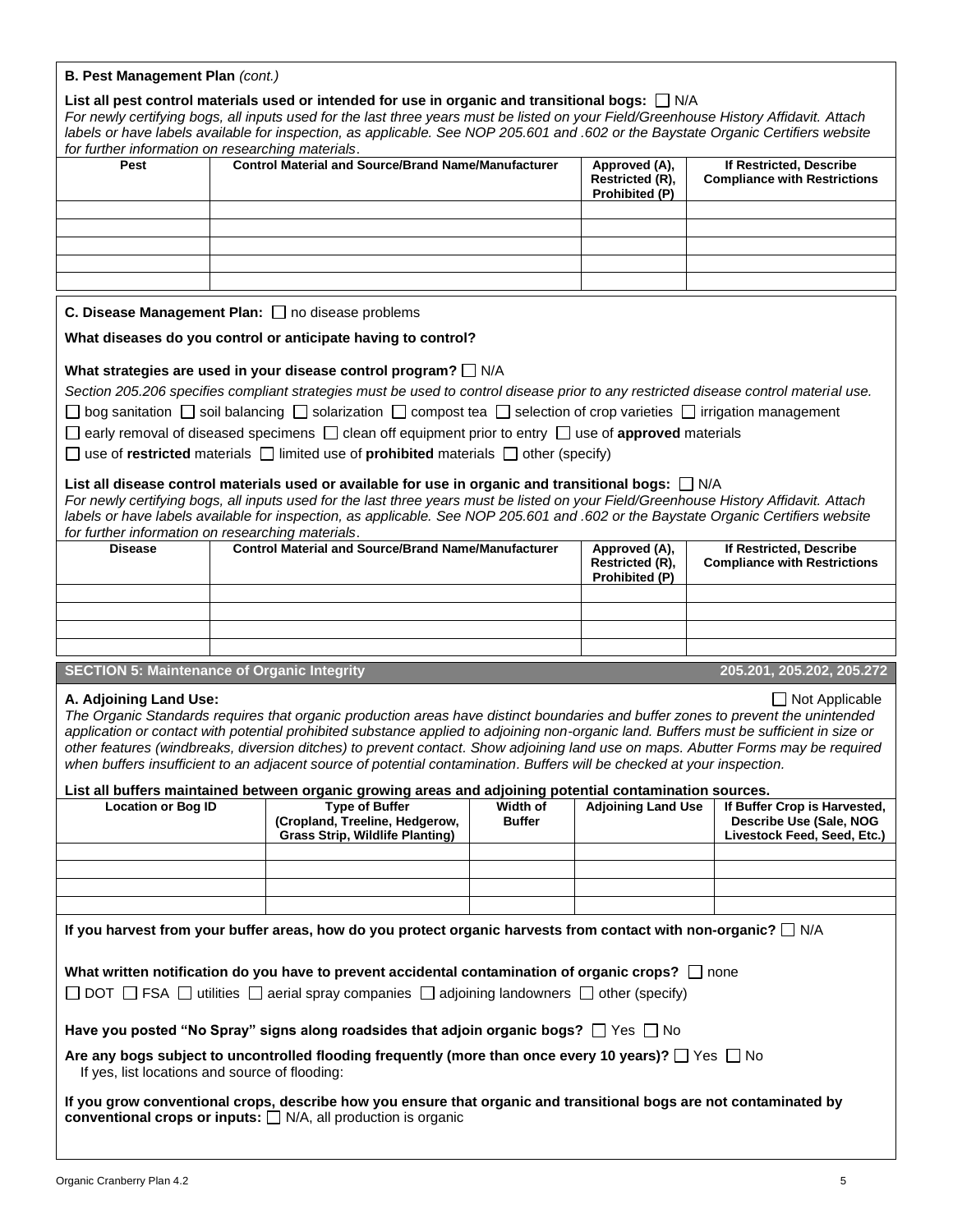## **B. Equipment:**  $\Box$  N/A

*To prevent commingling and contamination, equipment must be free of non-organic residue and prohibited materials and cleaned prior to use if used on both organic and conventional areas. Equipment used on transitional areas do not need be cleaned.*

| List equipment used for planting, tillage, spraying and harvest.                                                                                                                                                                                                      |                                                                                                                                                                                                                                         |                                                            |                                                    |  |  |
|-----------------------------------------------------------------------------------------------------------------------------------------------------------------------------------------------------------------------------------------------------------------------|-----------------------------------------------------------------------------------------------------------------------------------------------------------------------------------------------------------------------------------------|------------------------------------------------------------|----------------------------------------------------|--|--|
| <b>Equipment Type</b>                                                                                                                                                                                                                                                 | Owned (O),<br>Rented (R),<br><b>Custom Hired (C)</b>                                                                                                                                                                                    | <b>Used on Organic and</b><br><b>Conventional (Yes/No)</b> | How Is Equipment Cleaned Before Use<br>on Organic? |  |  |
|                                                                                                                                                                                                                                                                       |                                                                                                                                                                                                                                         |                                                            |                                                    |  |  |
|                                                                                                                                                                                                                                                                       |                                                                                                                                                                                                                                         |                                                            |                                                    |  |  |
|                                                                                                                                                                                                                                                                       |                                                                                                                                                                                                                                         |                                                            |                                                    |  |  |
| Is your equipment maintained so that fuel, oil and hydraulic fluid do not leak? $\Box$ Yes $\Box$ No $\Box$ N/A                                                                                                                                                       |                                                                                                                                                                                                                                         |                                                            |                                                    |  |  |
| Is your sprayer dedicated to organic use? $\Box$ Yes $\Box$ No $\Box$ N/A<br>If no, describe how you ensure no contamination occurs from non-organic use:                                                                                                             |                                                                                                                                                                                                                                         |                                                            |                                                    |  |  |
| Any other equipment in use potentially contaminated by previous uses? $\Box$ Yes $\Box$ No $\Box$ N/A<br>If yes, describe what equipment and how:                                                                                                                     |                                                                                                                                                                                                                                         |                                                            |                                                    |  |  |
| C. Harvest:                                                                                                                                                                                                                                                           | The Organic Standards require that containers, bins and packaging materials must not contain synthetic fungicides, preservatives or<br>fumigants. All reusable containers must be thoroughly cleaned and pose no risk of contamination. |                                                            |                                                    |  |  |
| <b>How are cranberries harvested?</b> $\Box$ wet picked $\Box$ dry picked $\Box$ both wet and dry picked                                                                                                                                                              |                                                                                                                                                                                                                                         |                                                            |                                                    |  |  |
| Any custom harvested cranberries? The State Theory<br>If yes, provide the name and contact information of the custom harvester:                                                                                                                                       |                                                                                                                                                                                                                                         |                                                            |                                                    |  |  |
| If custom harvest equipment is used on both organic and conventional areas, provide separate equipment clean out procedures.                                                                                                                                          |                                                                                                                                                                                                                                         |                                                            |                                                    |  |  |
| Describe steps taken to protect organic crops from commingling and contamination during harvest:                                                                                                                                                                      |                                                                                                                                                                                                                                         |                                                            |                                                    |  |  |
| What containers are used for harvesting? $\Box$ truck boxes $\Box$ wood totes $\Box$ plastic containers $\Box$ other (specify)                                                                                                                                        |                                                                                                                                                                                                                                         |                                                            |                                                    |  |  |
| Are containers new or used? $\Box$ new $\Box$ used<br>If used, how are you preventing potential contamination from prior use?                                                                                                                                         |                                                                                                                                                                                                                                         |                                                            |                                                    |  |  |
| Are the containers dedicated to organic use? $\Box$ Yes $\Box$ No<br>If no, how do you prevent contamination from non-organic use?                                                                                                                                    |                                                                                                                                                                                                                                         |                                                            |                                                    |  |  |
| D. Post-Harvest Handling:<br>The Organic Standards requires that post-harvest handling procedures do not contaminate organic products with non-organic<br>products or prohibited materials. Post-harvest handling examples include brushing off dirt, packing, etc.   |                                                                                                                                                                                                                                         |                                                            | $\Box$ Not Applicable                              |  |  |
| Describe your post-harvest handling procedures and any equipment used. Be sure to include any cleaning, sorting,<br>packing, storage, etc. If berries are washed, list all synthetic and non-synthetic additives to wash water:                                       |                                                                                                                                                                                                                                         |                                                            |                                                    |  |  |
|                                                                                                                                                                                                                                                                       |                                                                                                                                                                                                                                         |                                                            |                                                    |  |  |
| Do you have the berries cleaned and/or sorted by another entity? $\Box$ Yes $\Box$ No<br>If yes, list their name and who are they certified by:                                                                                                                       |                                                                                                                                                                                                                                         |                                                            |                                                    |  |  |
| How do you protect water quality during post-harvest handling? $\Box$ pre-treatment of wastewater before it enters wetlands<br>$\Box$ constructed wetlands $\Box$ sediment ponds $\Box$ water recycling $\Box$ other (specify)                                        |                                                                                                                                                                                                                                         |                                                            |                                                    |  |  |
| Is the processing area and equipment used for both organic and non-organic products? $\Box$ Yes $\Box$ No<br>If yes, describe steps taken to prevent commingling and contamination:                                                                                   |                                                                                                                                                                                                                                         |                                                            |                                                    |  |  |
| Does packaging present any contamination problems for your organic products? $\Box$ Yes $\Box$ No<br>If yes, describe what they are:                                                                                                                                  |                                                                                                                                                                                                                                         |                                                            |                                                    |  |  |
| <b>Check types of packaging material used:</b> $\Box$ bulk $\Box$ paper $\Box$ cardboard $\Box$ wood $\Box$ glass $\Box$ metal $\Box$ foil $\Box$ plastic<br>$\Box$ waxed paper $\Box$ aseptic $\Box$ natural fiber $\Box$ synthetic fiber $\Box$ other (specify)     |                                                                                                                                                                                                                                         |                                                            |                                                    |  |  |
| In what form are finished products shipped? $\Box$ dry bulk $\Box$ liquid bulk $\Box$ tote bags $\Box$ tote boxes $\Box$ paper bags<br>$\Box$ foil bags $\Box$ metal drums $\Box$ cardboard drums $\Box$ cardboard cases $\Box$ plastic crates $\Box$ other (specify) |                                                                                                                                                                                                                                         |                                                            |                                                    |  |  |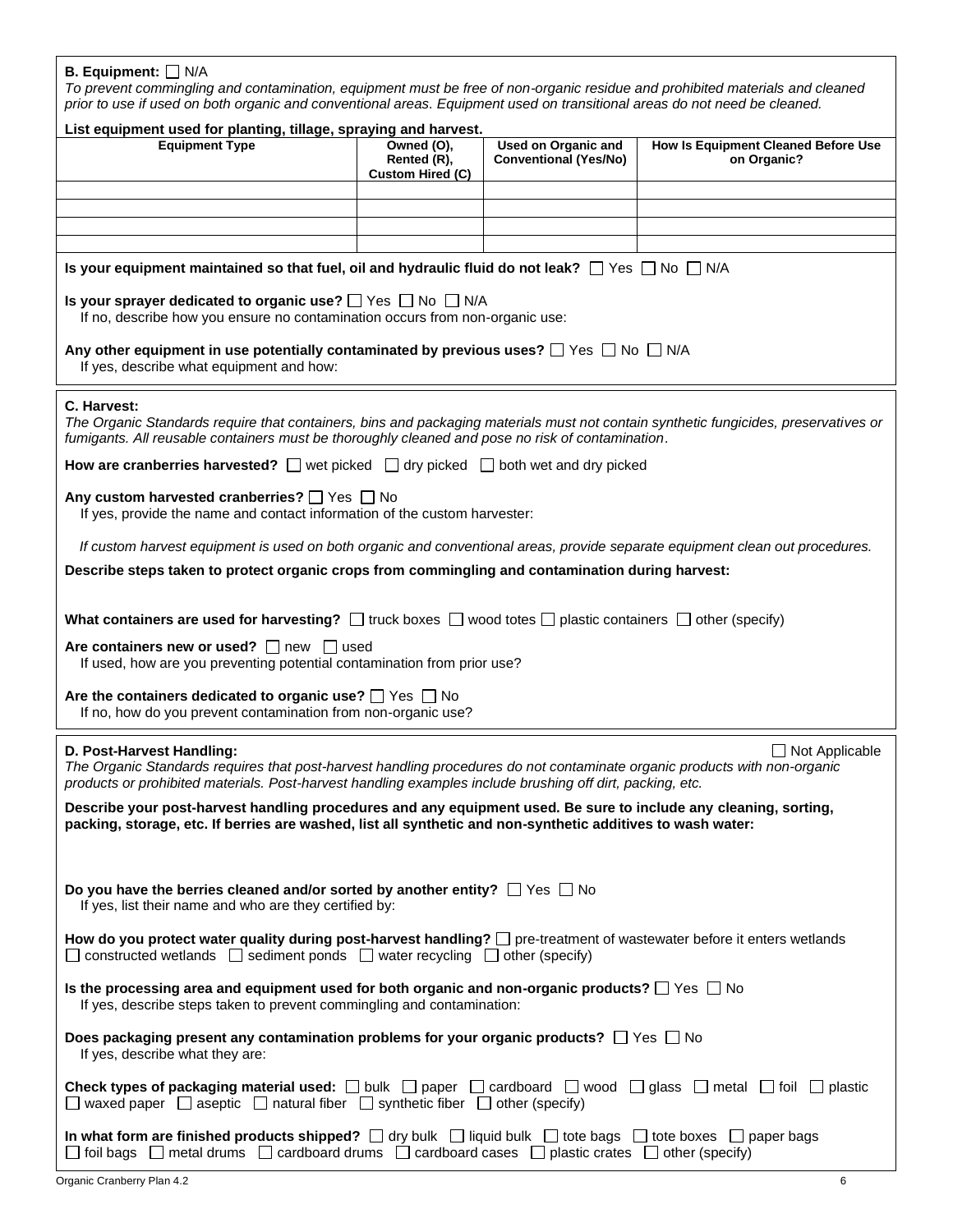## **E. Storage:** □ no storage

*Storage is for any product not sold directly from the bog/growing area. Operators must keep organic and non-organic in separate areas to prevent commingling and contamination. Records must be maintained.*

| List all storage locations.                                                                                                                                                                                                                                                                                                                                                                                                                                                                                                                                                                                                                                                                   |                                                                                                                                                                                                                                                                                                                                                                                 |          |                                                                |  |  |
|-----------------------------------------------------------------------------------------------------------------------------------------------------------------------------------------------------------------------------------------------------------------------------------------------------------------------------------------------------------------------------------------------------------------------------------------------------------------------------------------------------------------------------------------------------------------------------------------------------------------------------------------------------------------------------------------------|---------------------------------------------------------------------------------------------------------------------------------------------------------------------------------------------------------------------------------------------------------------------------------------------------------------------------------------------------------------------------------|----------|----------------------------------------------------------------|--|--|
| <b>Storage ID</b>                                                                                                                                                                                                                                                                                                                                                                                                                                                                                                                                                                                                                                                                             | <b>Storage Type</b><br>(Walk-In, Root Cellar, Barn, Etc.)                                                                                                                                                                                                                                                                                                                       | Capacity | Organic (O), Transitional (T),<br>Buffer (B), Conventional (C) |  |  |
|                                                                                                                                                                                                                                                                                                                                                                                                                                                                                                                                                                                                                                                                                               |                                                                                                                                                                                                                                                                                                                                                                                 |          |                                                                |  |  |
|                                                                                                                                                                                                                                                                                                                                                                                                                                                                                                                                                                                                                                                                                               |                                                                                                                                                                                                                                                                                                                                                                                 |          |                                                                |  |  |
|                                                                                                                                                                                                                                                                                                                                                                                                                                                                                                                                                                                                                                                                                               |                                                                                                                                                                                                                                                                                                                                                                                 |          |                                                                |  |  |
| Do you have any off-site storage areas (including frozen storage)? $\Box$ Yes $\Box$ No<br>If yes, list locations and distance from your main operation:                                                                                                                                                                                                                                                                                                                                                                                                                                                                                                                                      |                                                                                                                                                                                                                                                                                                                                                                                 |          |                                                                |  |  |
| Do you use the same storage areas for organic, transitional, buffer and/or conventional crops? $\Box$ Yes $\Box$ No<br>If yes, how do you segregate organic crops from non-organic crops?                                                                                                                                                                                                                                                                                                                                                                                                                                                                                                     |                                                                                                                                                                                                                                                                                                                                                                                 |          |                                                                |  |  |
|                                                                                                                                                                                                                                                                                                                                                                                                                                                                                                                                                                                                                                                                                               | How do you clean storage units prior to storage of organic crops?                                                                                                                                                                                                                                                                                                               |          |                                                                |  |  |
| What kind of pests do you have in storage?<br>$\Box$ flying insects $\Box$ crawling insects $\Box$ rodents $\Box$ spiders $\Box$ birds $\Box$ other (specify)                                                                                                                                                                                                                                                                                                                                                                                                                                                                                                                                 |                                                                                                                                                                                                                                                                                                                                                                                 |          |                                                                |  |  |
| What type of pest management practices are used in crop storage areas? [ ] none [ ] removal of exterior habitat/food sources<br>$\Box$ inspection around interior perimeter $\Box$ sheet meal on building exterior $\Box$ good sanitation $\Box$ physical barriers $\Box$ sticky traps<br>$\Box$ incoming ingredient inspection for pests $\Box$ sealed doors/windows $\Box$ screened windows/vents $\Box$ positive air pressure in facility<br>□ ultrasound/light devices □ repairs of holes/cracks, etc. □ crack/crevice spray □ heat or freezing treatments □ electrocutors<br>□ use of beneficials □ pheromone traps □ traps □ vacuum treatments □ air showers/curtains □ other (specify) |                                                                                                                                                                                                                                                                                                                                                                                 |          |                                                                |  |  |
|                                                                                                                                                                                                                                                                                                                                                                                                                                                                                                                                                                                                                                                                                               | Do you keep records of your pest monitoring and management activities? $\square$ Yes $\square$ No                                                                                                                                                                                                                                                                               |          |                                                                |  |  |
| Do you use any materials on or around stored crops? $\Box$ Yes $\Box$ No<br>If yes, please list all materials and reasons for use:                                                                                                                                                                                                                                                                                                                                                                                                                                                                                                                                                            |                                                                                                                                                                                                                                                                                                                                                                                 |          |                                                                |  |  |
| Check all aspects of waste management that are used at your operation: $\Box$ none $\Box$ on-site dumpster $\Box$ material recycling<br>$\Box$ composting $\Box$ daily pick-up of waste $\Box$ bog application of waste $\Box$ dust collection systems $\Box$ other (specify)                                                                                                                                                                                                                                                                                                                                                                                                                 |                                                                                                                                                                                                                                                                                                                                                                                 |          |                                                                |  |  |
| F. Transportation:                                                                                                                                                                                                                                                                                                                                                                                                                                                                                                                                                                                                                                                                            |                                                                                                                                                                                                                                                                                                                                                                                 |          | $\Box$ Not Applicable                                          |  |  |
| Describe how organic products are transported to market and who is responsible for transportation:                                                                                                                                                                                                                                                                                                                                                                                                                                                                                                                                                                                            |                                                                                                                                                                                                                                                                                                                                                                                 |          |                                                                |  |  |
|                                                                                                                                                                                                                                                                                                                                                                                                                                                                                                                                                                                                                                                                                               | What potential contamination or commingling problem do you have with the transport of organic crops to market? $\Box$ N/A                                                                                                                                                                                                                                                       |          |                                                                |  |  |
|                                                                                                                                                                                                                                                                                                                                                                                                                                                                                                                                                                                                                                                                                               | What steps are taken to protect the integrity of organic products during transport to market?<br>$\Box$ dedicated organic $\Box$ product sealed in impermeable containers $\Box$ cleaning/inspecting transport units prior to loading<br>$\Box$ letter/contract with transport company stating organic requirements $\Box$ use of Clean Truck Affidavits $\Box$ other (specify) |          |                                                                |  |  |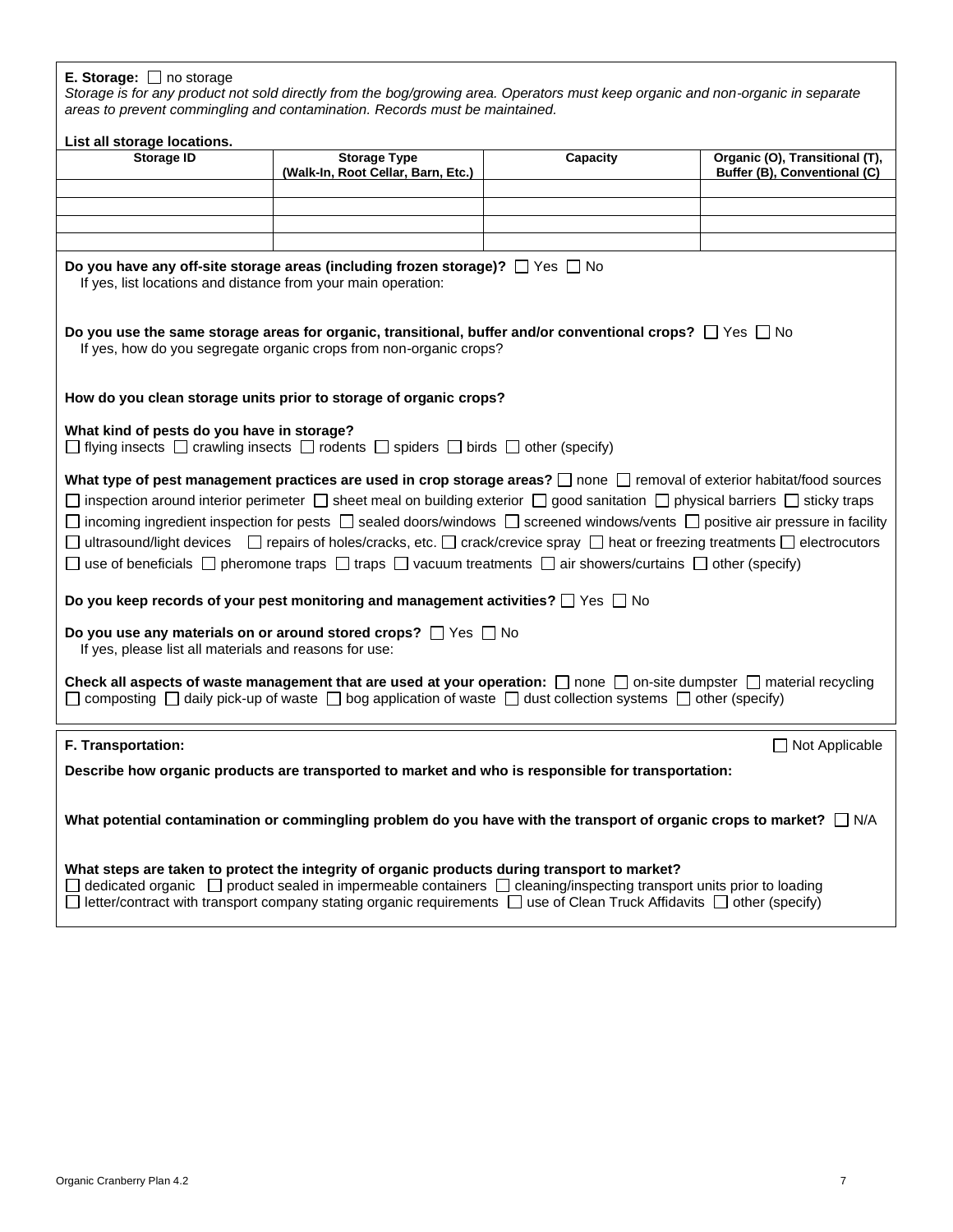| <b>SECTION 6: Additional Processing or Handling</b><br>205.270-272, 205.300-309                                                                                                                                                                                                                                                                                                               |                                                                          |  |  |  |
|-----------------------------------------------------------------------------------------------------------------------------------------------------------------------------------------------------------------------------------------------------------------------------------------------------------------------------------------------------------------------------------------------|--------------------------------------------------------------------------|--|--|--|
| Indicate what additional processing/handling you wish to certify. Check all that are applicable.<br>$\Box$ I am certifying only cranberries, no other products (skip to SECTION 7).<br>I produce processed cranberry products for organic sale (puree, juice, teas, etc.)<br>I clean and sort berries for other organic growers or that I purchase from other growers                         |                                                                          |  |  |  |
| List all value-added products requested for certification.                                                                                                                                                                                                                                                                                                                                    |                                                                          |  |  |  |
| <b>Product Name</b>                                                                                                                                                                                                                                                                                                                                                                           | Labeled as "100% Organic", "Organic" or "Made with Organic"              |  |  |  |
|                                                                                                                                                                                                                                                                                                                                                                                               |                                                                          |  |  |  |
|                                                                                                                                                                                                                                                                                                                                                                                               |                                                                          |  |  |  |
|                                                                                                                                                                                                                                                                                                                                                                                               |                                                                          |  |  |  |
|                                                                                                                                                                                                                                                                                                                                                                                               |                                                                          |  |  |  |
|                                                                                                                                                                                                                                                                                                                                                                                               |                                                                          |  |  |  |
| Product Composition. Attach a Single-Ingredient Product Profile (SIPP) listing all single-ingredient products to be certified. Attach<br>an Organic Product Profile (OPP) for each multi-ingredient product. Submit copies of organic certificates for suppliers of organic<br>ingredients/processing aids, and organic compliance documentation for non-organic ingredients/processing aids. |                                                                          |  |  |  |
| I have attached the following: $\Box$ SIPP $\Box$ OPP(s)                                                                                                                                                                                                                                                                                                                                      | □ Organic Certificates(s)<br>$\Box$ Non-Organic Compliance Documentation |  |  |  |
| Facility Map. Attach a facility layout map, showing equipment and storage areas, including all pest control locations.<br>$\Box$ I have attached a facility layout map.                                                                                                                                                                                                                       |                                                                          |  |  |  |
| Process Flowchart/Description. Attach a flowchart/description of the additional handling of organic products, showing each step in<br>the process beginning from when you receive ingredients and products and ending with transport/sale.<br>$\Box$ I have attached a flowchart/description.                                                                                                 |                                                                          |  |  |  |
| Describe how water is used in the additional processing: (ingredient, cooking, cooling, equipment cleaning)                                                                                                                                                                                                                                                                                   |                                                                          |  |  |  |
| If the water source is different than the source(s) described in SECTION 5, please describe additional source(s): $\Box$ N/A                                                                                                                                                                                                                                                                  |                                                                          |  |  |  |
|                                                                                                                                                                                                                                                                                                                                                                                               | Attach water test results for any additional sources, if applicable.     |  |  |  |
| List all equipment used in the additional processing/handling of product, including juicers, blenders, drying racks, etc.:                                                                                                                                                                                                                                                                    |                                                                          |  |  |  |
| Is this equipment also used for non-organic product? $\Box$ Yes $\Box$ No                                                                                                                                                                                                                                                                                                                     |                                                                          |  |  |  |
| If yes, is it cleaned prior to organic use? $\Box$ Yes $\Box$ No                                                                                                                                                                                                                                                                                                                              |                                                                          |  |  |  |
| Describe how equipment is cleaned, including any materials used and their brand/manufacturer:                                                                                                                                                                                                                                                                                                 |                                                                          |  |  |  |
| If any equipment is purged with product as part of cleaning, what is done with the purged product? $\Box$ N/A                                                                                                                                                                                                                                                                                 |                                                                          |  |  |  |
| Describe packaging of additional organic products for sale, including types and sizes of retail and bulk packaging used.                                                                                                                                                                                                                                                                      |                                                                          |  |  |  |
| $\Box$ I have attached a sample of each retail and non-retail label planned for additional organic products.                                                                                                                                                                                                                                                                                  |                                                                          |  |  |  |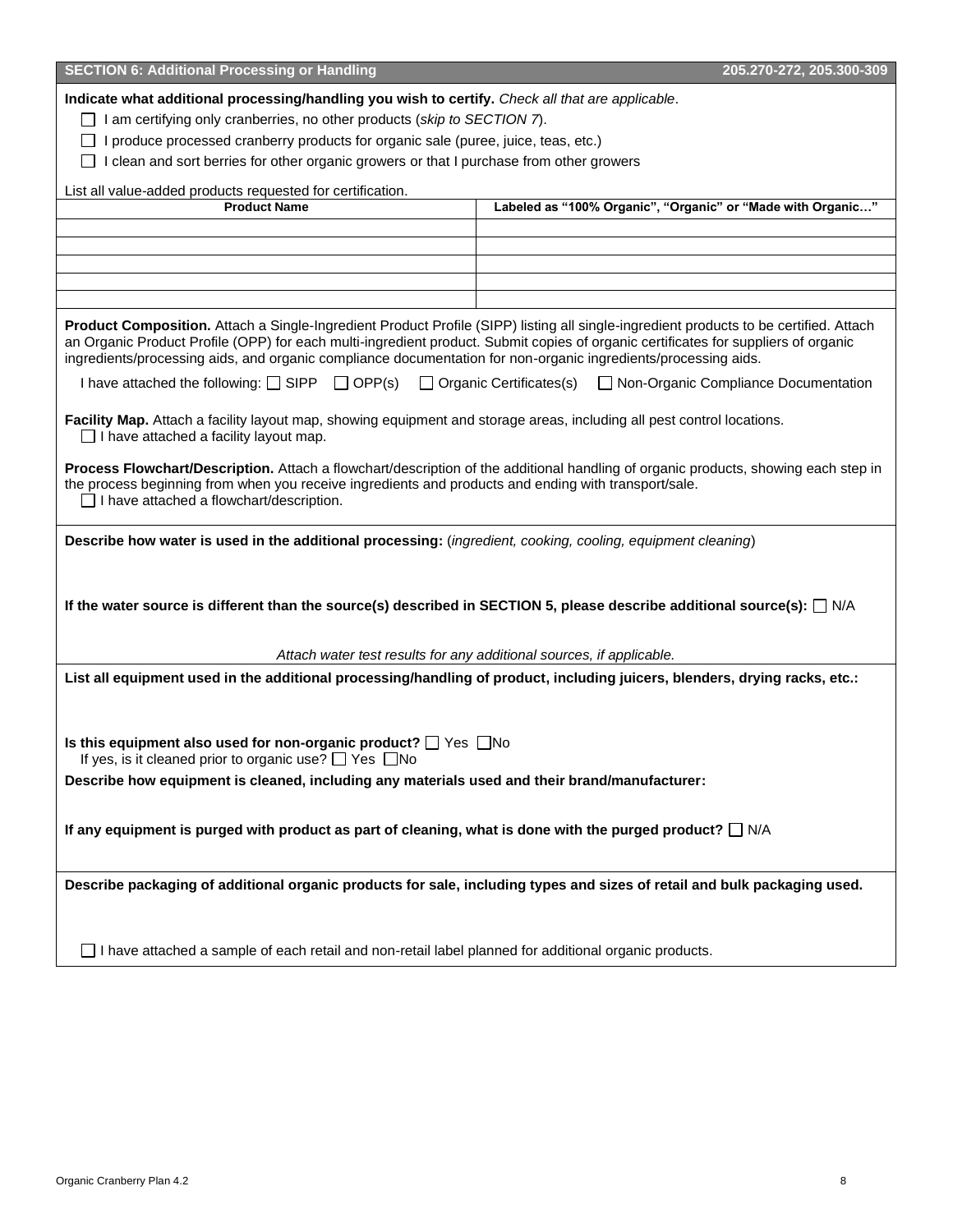| <b>SECTION 7: Monitoring and Recordkeeping</b><br>205.103                                                                                                                                                                                                                                                                                                                                                                                                                                                                                                                                                                                                                                                                                                                                                                               |
|-----------------------------------------------------------------------------------------------------------------------------------------------------------------------------------------------------------------------------------------------------------------------------------------------------------------------------------------------------------------------------------------------------------------------------------------------------------------------------------------------------------------------------------------------------------------------------------------------------------------------------------------------------------------------------------------------------------------------------------------------------------------------------------------------------------------------------------------|
| The Organic Standards require that records disclose all activities and transactions of the operation, be maintained for 5 years, and<br>demonstrate compliance with the NOP Rule. Organic products must be tracked back to the location where they were harvested. All<br>records must be accessible to the inspector.                                                                                                                                                                                                                                                                                                                                                                                                                                                                                                                  |
| A. Monitoring:                                                                                                                                                                                                                                                                                                                                                                                                                                                                                                                                                                                                                                                                                                                                                                                                                          |
| Describe how you monitor the effectiveness of your soil conservation program? $\Box$ soil tests $\Box$ tissue tests<br>$\Box$ recorded observation of soil $\Box$ recorded observation of crop health $\Box$ other (specify)                                                                                                                                                                                                                                                                                                                                                                                                                                                                                                                                                                                                            |
| How often do you conduct soil monitoring? $\Box$ weekly $\Box$ monthly $\Box$ annually $\Box$ as needed $\Box$ other (specify)                                                                                                                                                                                                                                                                                                                                                                                                                                                                                                                                                                                                                                                                                                          |
| How do you monitor biodiversity at your operation? $\Box$ before/after photos $\Box$ plant/animal/insect surveys $\Box$ logs/journals<br>$\Box$ conservation maps $\Box$ evaluations/reports from NRCS or other conservation agencies $\Box$ other (specify)                                                                                                                                                                                                                                                                                                                                                                                                                                                                                                                                                                            |
| How do you monitor the effectiveness of your water quality and conservation program:                                                                                                                                                                                                                                                                                                                                                                                                                                                                                                                                                                                                                                                                                                                                                    |
| How often do you monitor water quality? $\Box$ weekly $\Box$ monthly $\Box$ annually $\Box$ as needed $\Box$ other (specify)                                                                                                                                                                                                                                                                                                                                                                                                                                                                                                                                                                                                                                                                                                            |
| How do you monitor the effectiveness of your weed management program? $\Box$ recorded observation of weed types<br>$\Box$ weed counts $\Box$ comparison of crop yields $\Box$ other (specify)                                                                                                                                                                                                                                                                                                                                                                                                                                                                                                                                                                                                                                           |
| How often do you monitor weed pressure? $\Box$ weekly $\Box$ monthly $\Box$ annually $\Box$ as needed $\Box$ other (specify)                                                                                                                                                                                                                                                                                                                                                                                                                                                                                                                                                                                                                                                                                                            |
| How do you monitor the effectiveness of your pest and disease management programs? $\square$ insect monitoring with traps<br>$\Box$ soil testing $\Box$ microbiological testing $\Box$ recorded observation of soil $\Box$ recorded observation of crop health<br>$\Box$ comparison of crop yields $\Box$ other (specify)                                                                                                                                                                                                                                                                                                                                                                                                                                                                                                               |
| How often do you monitor for pests and disease? $\square$ weekly $\square$ monthly $\square$ annually $\square$ as needed $\square$ other (specify)                                                                                                                                                                                                                                                                                                                                                                                                                                                                                                                                                                                                                                                                                     |
| How do you monitor for contamination from adjoining areas? $\Box$ residue analysis $\Box$ GMO testing $\Box$ recorded observation<br>$\Box$ photographs $\Box$ wind direction/speed data $\Box$ other (specify)                                                                                                                                                                                                                                                                                                                                                                                                                                                                                                                                                                                                                         |
| How often do you monitor crop contamination? $\square$ weekly $\square$ monthly $\square$ annually $\square$ as needed $\square$ other (specify)                                                                                                                                                                                                                                                                                                                                                                                                                                                                                                                                                                                                                                                                                        |
| How do you monitor the implementation of your organic system plan, including recording the frequency of your<br>monitoring? (Check off all that apply.)                                                                                                                                                                                                                                                                                                                                                                                                                                                                                                                                                                                                                                                                                 |
| $\Box$ Updating of the Organic Cranberry Plan and accompanying documents $\Box$ annually $\Box$ other (specify)<br>$\Box$ Auditing your own recordkeeping $\Box$ annually $\Box$ monthly $\Box$ other (specify)<br>Do you keep records of your internal audits? $\Box$ Yes $\Box$ No<br>$\Box$ Conducting Inventory $\Box$ annually $\Box$ monthly $\Box$ other (specify)<br>$\Box$ Mock product recalls $\Box$ annually $\Box$ monthly $\Box$ other (specify)<br>Do you keep records of your mock product recalls? $\Box$ Yes $\Box$ No<br>$\Box$ Verification of sanitizer concentrations $\Box$ daily $\Box$ weekly $\Box$ monthly<br>other (specify)<br>$\perp$<br>Do you keep sanitizer concentration records? $\Box$ Yes $\Box$ No<br>$\Box$ annually $\Box$ monthly $\Box$ other (specify)<br>$\Box$ Other monitoring (specify): |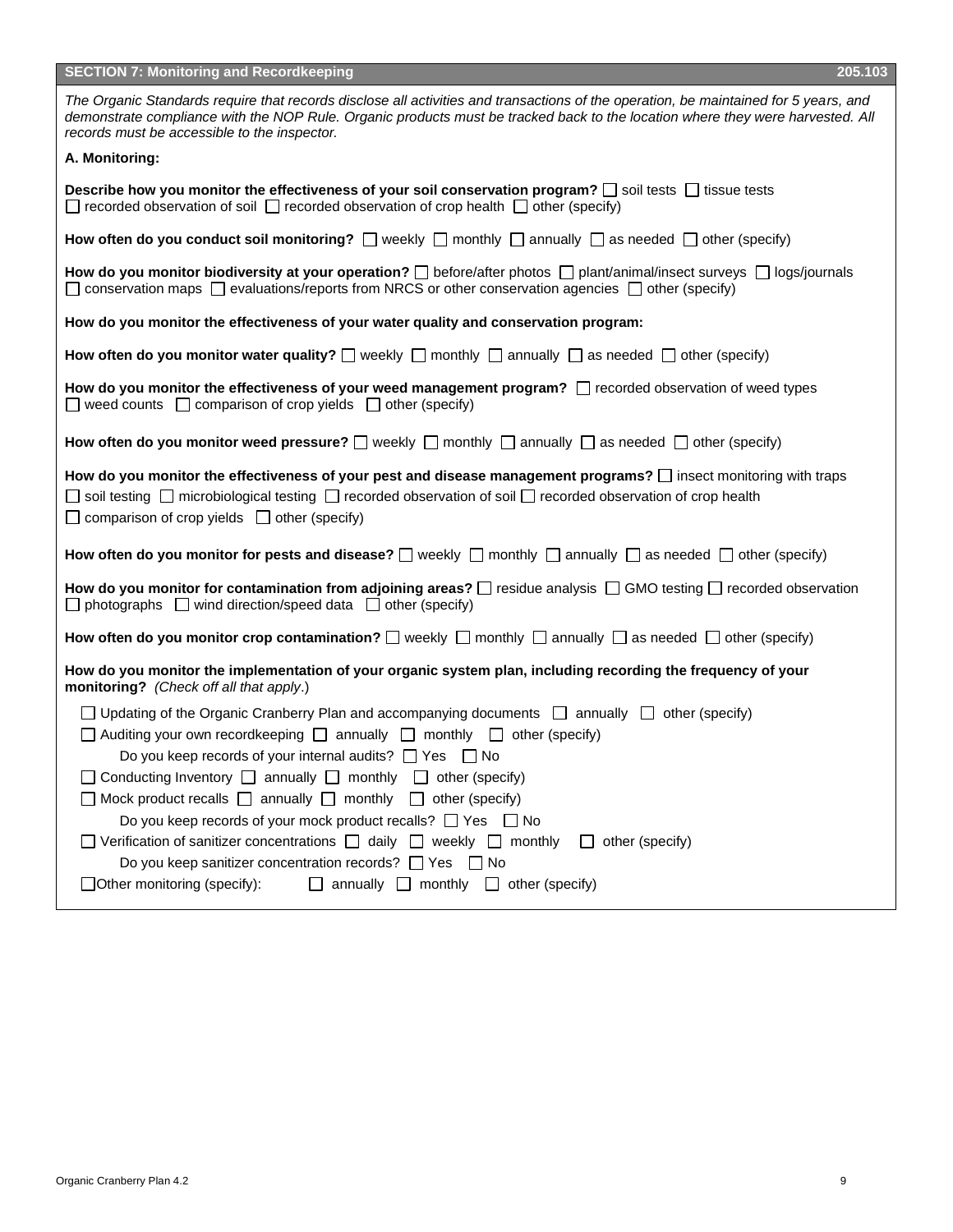| <b>B. Recordkeeping:</b>                                                                                                                                                                                                             |
|--------------------------------------------------------------------------------------------------------------------------------------------------------------------------------------------------------------------------------------|
| Which of the following records do you keep for organic production? (Check all that apply)                                                                                                                                            |
| □ bog maps of all parcels (including features such as acreage, hedgerows, roads, conservation areas and adjoining land use)                                                                                                          |
| $\Box$ bog activity log(s)                                                                                                                                                                                                           |
| $\Box$ bog history sheets (previous three years)                                                                                                                                                                                     |
| $\Box$ documentation of previous land use for rented and/or newly purchased land                                                                                                                                                     |
| $\Box$ input records for soil amendments, planting stock, inputs, foliar sprays and pest control products                                                                                                                            |
| $\Box$ documentation of attempts to source organic seed and/or planting stock                                                                                                                                                        |
| monitoring records (soil tests, tissue tests, water tests, quality tests, recorded observations)                                                                                                                                     |
| $\Box$ equipment cleaning records                                                                                                                                                                                                    |
| □ harvest records that show production location, harvesting dates and amounts, including custom harvest records                                                                                                                      |
| $\Box$ samples of labels in use                                                                                                                                                                                                      |
| □ storage records that show storage location, storage identification, bog IDs, amounts stored and cleaning activities<br>$\Box$ clean transport records                                                                              |
| □ sales records (purchase order, contract, invoice, cash receipts, cash receipt journal, sales journal, etc.)                                                                                                                        |
| $\Box$ shipping records (scale ticket, dump station ticket, bill of lading)                                                                                                                                                          |
| documentation of bought-in organic product for resale                                                                                                                                                                                |
| $\Box$ other (specify)                                                                                                                                                                                                               |
|                                                                                                                                                                                                                                      |
| <b>Describe your overall recordkeeping system:</b> $\Box$ paper $\Box$ digital $\Box$ both paper and digital $\Box$ bog notebooks $\Box$ daily record<br>sheets $\Box$ monthly spreadsheets $\Box$ phone apps $\Box$ other (specify) |
| Does your recordkeeping system disclose all activities from purchase of planting stock and inputs through crop<br>production and harvest/sale of products? Thes<br>∣ I No                                                            |
|                                                                                                                                                                                                                                      |
| How long do you keep your records? The Organic Standards require 5 years minimum.<br>$\Box$ 1 year $\Box$ 2 years $\Box$ 3 years $\Box$ 4 years $\Box$ 5 years $\Box$ other (specify)                                                |
|                                                                                                                                                                                                                                      |
| List all records you keep for conventional production: $\Box$ N/A                                                                                                                                                                    |
| $\Box$ maps $\Box$ labor records $\Box$ production history sheets $\Box$ storage records $\Box$ input records $\Box$ sales records                                                                                                   |
| $\Box$ harvest records $\Box$ shipping records $\Box$ other (specify)                                                                                                                                                                |
| C. Marketing:                                                                                                                                                                                                                        |
| Types of marketing: $\Box$ farmers market $\Box$ direct to retail $\Box$ CSA/subscription service $\Box$ wholesale $\Box$ on-farm retail                                                                                             |
| $\Box$ internet/website $\Box$ bulk commodities to processor $\Box$ contract to buyer $\Box$ other (specify)                                                                                                                         |
| Are you using any labels to market your organic produce or products? $\Box$ Yes $\Box$ No<br>If yes, have you submitted all labels for review and approval prior to use? $\Box$ Yes $\Box$ No                                        |
| Any organic or non-organic crops or products from other farms or other sources bought in for resale? $\Box$ Yes $\Box$ No<br>If yes, list all products for resale and describe how they are labeled and marketed:                    |
| Do you import cranberries or ingredients for processed products from Canada or any other foreign country? □ Yes □ No<br>If yes, then you must fill out the Baystate Crop/Livestock Import/Export Addendum.                           |
| Do you export cranberries or processed products to Canada or any foreign country? $\Box$ Yes $\Box$ No<br>If yes, then you must fill out the Baystate Crop/Livestock Import/Export Addendum.                                         |
| Do you sell your cranberries for export by another certified entity to Canada or a foreign country? $\Box$ Yes $\Box$ No<br>If yes, list the countries:                                                                              |